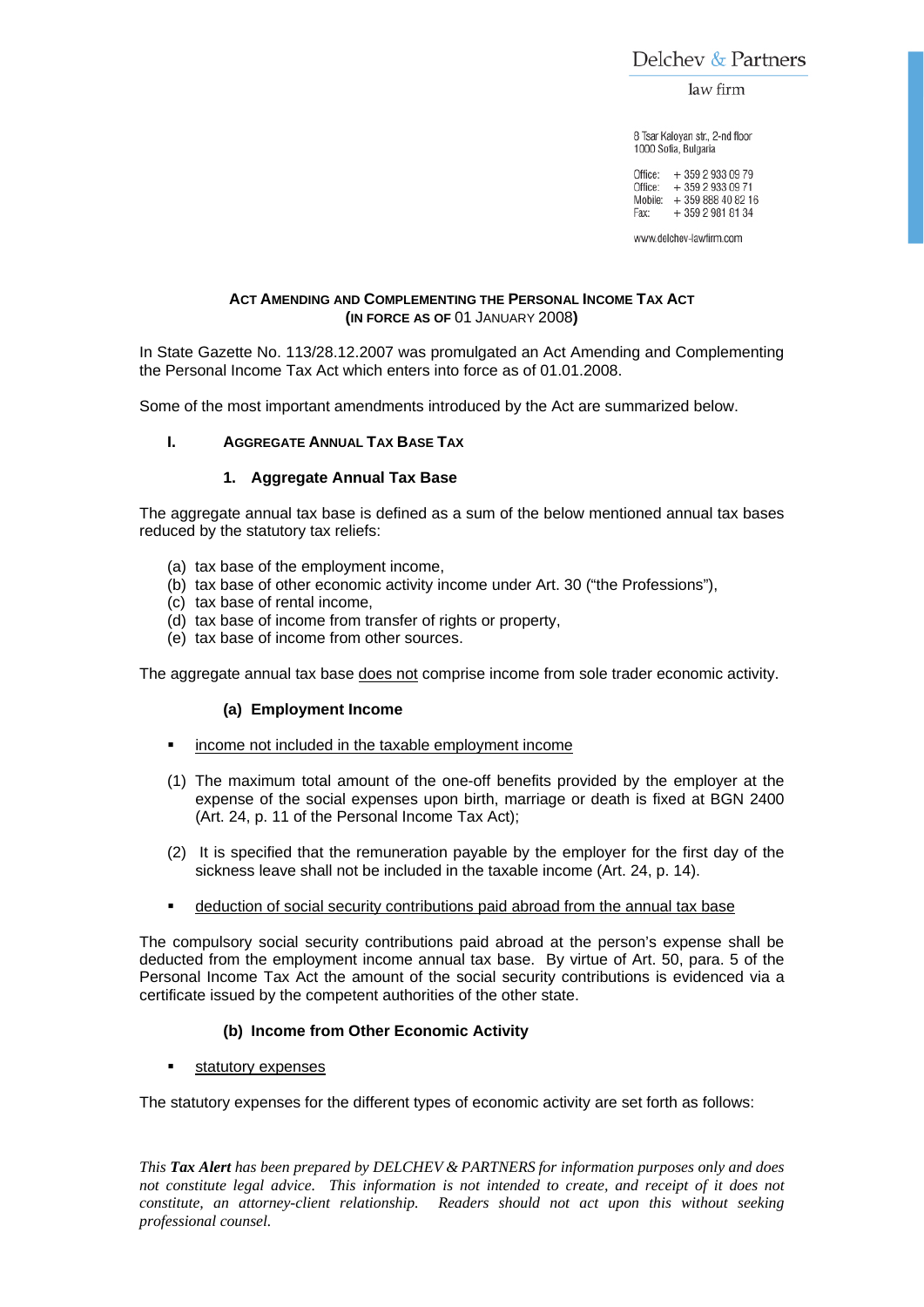law firm

| Tax                                                                                                                                                                              | 2008 Tax rates | 2007 Tax Rates                                     |
|----------------------------------------------------------------------------------------------------------------------------------------------------------------------------------|----------------|----------------------------------------------------|
| <b>Employment Income Tax</b>                                                                                                                                                     | 10%            | progressive scale<br>depending on<br>income amount |
| <b>Economic Activity Income Tax</b>                                                                                                                                              | 10%            | 15%                                                |
| Tax on Income from Rent or Other Use of<br><b>Rights or Property against Consideration</b>                                                                                       | 10%            | 15%                                                |
| Sole Trader Income Tax                                                                                                                                                           | 15%            | 15%                                                |
| Final Tax on Foreign Persons' Income under<br>Art. 37 of Personal Income Tax Act                                                                                                 | 10%            | 10%                                                |
| <b>Final Tax on Residents and Foreign Persons'</b><br>Income from Share Exchange in relation to<br><b>Company Re-Organisation</b>                                                | 10%            | 10%                                                |
| <b>Final Tax on Residents and Foreign Persons'</b><br><b>Income from Supplementary Voluntary Social</b><br>Security and Health Insurance and from "Life"<br><b>Insurances</b>    | 10%            | 15%                                                |
| <b>Final Tax on Residents and Foreign Persons'</b><br>Income from Sale or Exchange of Movable<br>Property under Art. 13, para. 1, p. 2, letter "d"<br>of Personal Income Tax Act | 10%            | 15%                                                |
| <b>Final Tax on Dividend or Liquidation Proceeds</b><br>Income*                                                                                                                  | 5%             | 7%                                                 |

\* Under the new letter h) of p. 26 of § 1 of the Additional Provisions of the Personal Income Tax Act the relationships under management contracts, including those with members of company management and controlling bodies, are deemed to be employment relationships. It is our understanding that the income from such activities shall be taxable as employment income and not as income from other economic activities and no statutory expenses would be deducted.

# **(c) rental income**

statutory expenses

The statutory expenses are decreased from 20% to 10%.

# **(d) income from rights or property transfer**

acquisition price for the purposes of taxable income determination

The provisions on the acquisition price calculation for the purposes of taxable income determination have been extended.

In particular, the acquisition price upon construction right establishment and the acquisition price upon a follow-up sale or exchange of the real estate have been specified.

tax treatment of installments paid under a terminated leasing agreements

The tax treatment of the installments paid during the preceding years in cases of premature termination of a leasing agreement has been regulated.

#### **(e) tax reliefs**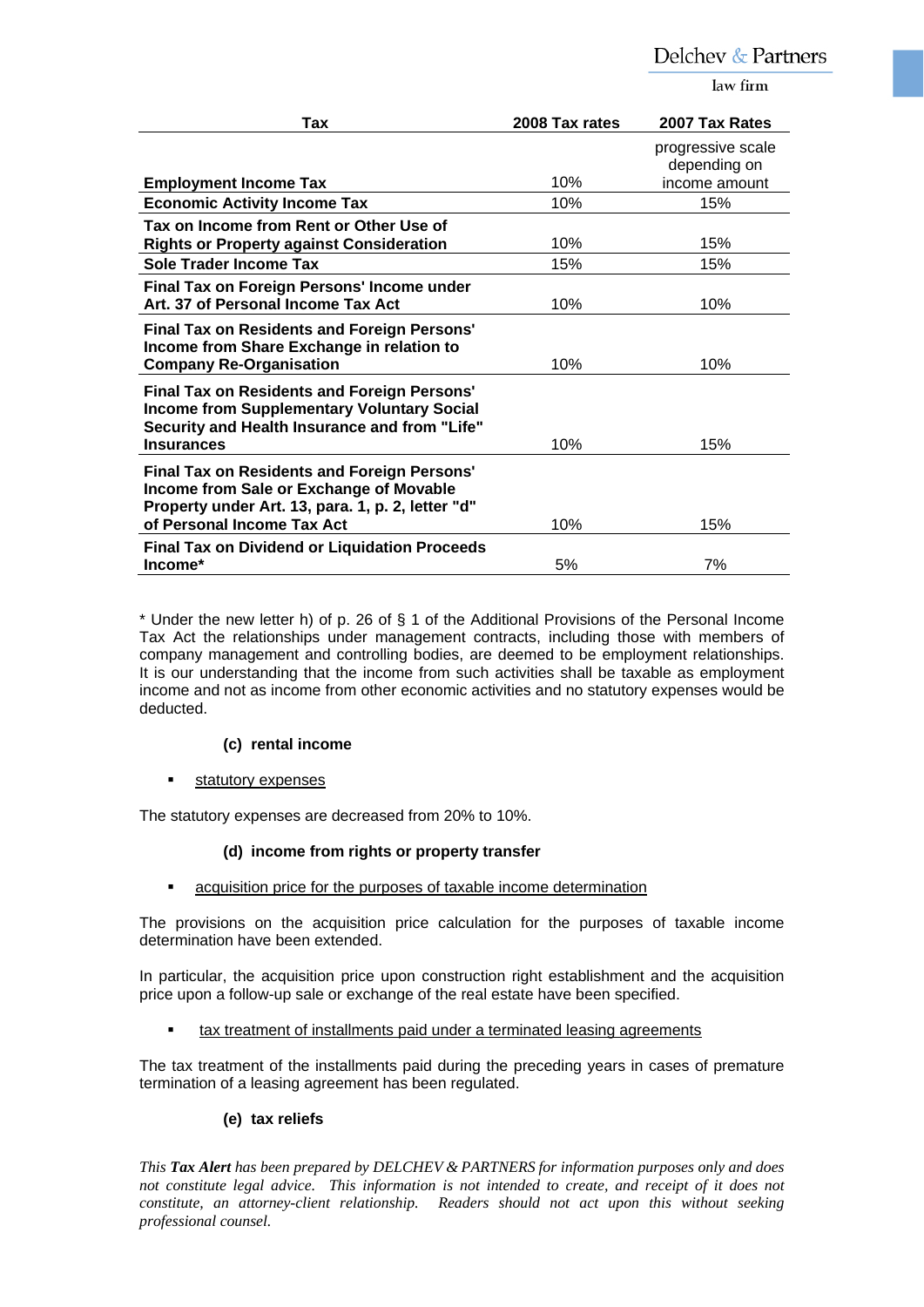### tax relief for persons with decreased working capacity

The sum of the annual taxable bases for persons having 50 and over 50% decreased working capacity shall be decreased by BGN 7920. The monthly tax base for employment income shall be decreased by BGN 660.

 tax relief for personal social security and insurance contributions and for personal length of security contributions upon retirement

The tax relief for personal social security and insurance contributions and for personal length of security contributions upon retirement has been preserved.

children tax relief abolishment

The children tax relief has been abolished.

donation tax relief

The tax relief for donations which is deducted from the sum of the annual tax bases has been preserved.

The potential donation beneficiaries do not, however, comprise disabled people, victims of crises, poor-living people, disabled children or children without parents, students in Bulgarian schools and universities as regards the established or provided scholarships.

# **II. Tax on the Income from Sole Trader Economic Activity**

determination of the annual tax base

The annual tax base for income derived from sole trader economic activity is determined by decreasing the taxable income by the social security and health insurance contributions made at the person's expenses, including those paid abroad. The annual tax base determined this way shall be decreased by:

- (1) the additional voluntary social security installments amounting to a total of 10% of the annual tax base as well as by additional health insurance and "Life" insurance contributions amounting to a total of 10% of the annual tax base;
- (2) the difference between BGN 7920 and the amount of the tax relief for persons with reduced working capacity which has been used;
- (3) the difference between the personal length of security contributions upon retirement made during the year and the amount of the tax relief for personal length of security contributions upon retirement which has been used.

# **III. FINAL TAX**

# **1. Extending the Scope of Income from Bulgarian source**

The scope of income from Bulgarian source set forth in Art. 8, para. 6 of the Personal Income Tax Act has been extended to comprise the income from scholarships for studies in Bulgaria and abroad and the social security and insurance income.

# **2. Calculation of Final Tax**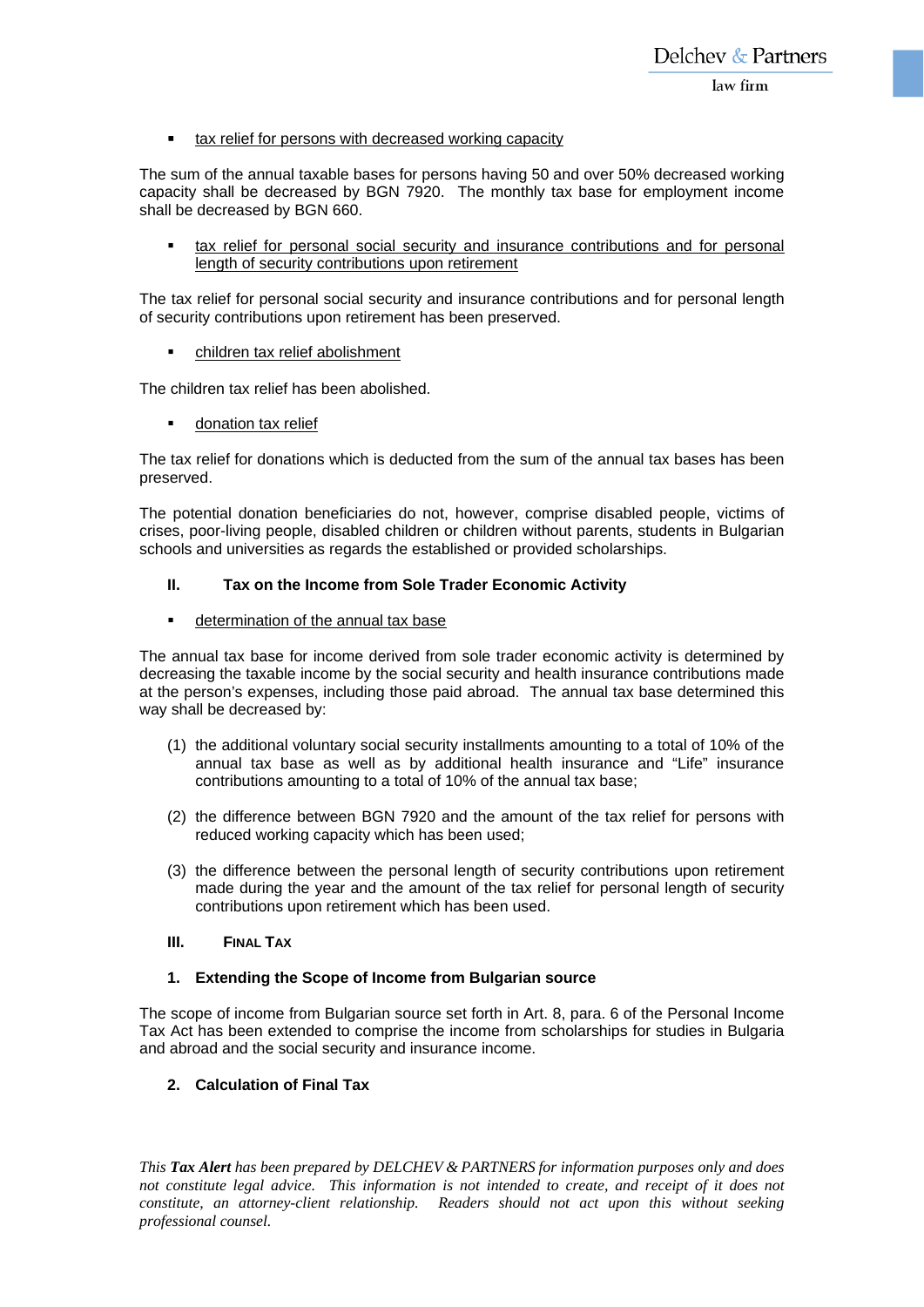#### law firm

The provisions regarding the tax base for calculation of the final tax have been specified. The tax base for calculation of the final tax on the income from real estate transfer and from the installments received under a leasing agreement which expressly provides for transfer of ownership over real estate shall be the positive difference between the selling price and the documentarily evidenced acquisition price less 10% expenses. The tax base for calculation of the final tax on the income from transfer of financial assets shall be the positive difference between the selling price and the documentarily evidenced acquisition price.

### **IV. TAX RATES**

The progressive scale of employment income taxation has been replaced by proportional taxation (flat tax) under a common rate of 10% regardless of the income amount.

The tax rates on income from the different sources are summarized below:

| Tax                                                                                                                                                                              | 2008 Tax rates | 2007 Tax Rates                    |
|----------------------------------------------------------------------------------------------------------------------------------------------------------------------------------|----------------|-----------------------------------|
|                                                                                                                                                                                  |                | progressive scale<br>depending on |
| <b>Employment Income Tax</b>                                                                                                                                                     | 10%            | income amount                     |
| <b>Economic Activity Income Tax</b>                                                                                                                                              | 10%            | 15%                               |
| Tax on Income from Rent or Other Use of<br><b>Rights or Property against Consideration</b>                                                                                       | 10%            | 15%                               |
| <b>Sole Trader Income Tax</b>                                                                                                                                                    | 15%            | 15%                               |
| Final Tax on Foreign Persons' Income under<br>Art. 37 of Personal Income Tax Act                                                                                                 | 10%            | 10%                               |
| Final Tax on Residents and Foreign Persons'<br>Income from Share Exchange in Relation to<br><b>Company Re-Organisation</b>                                                       | 10%            | 10%                               |
| <b>Final Tax on Residents and Foreign Persons'</b><br><b>Income from Supplementary Voluntary Social</b><br>Security and Health Insurance and from "Life"<br><b>Insurances</b>    | 10%            | 15%                               |
| <b>Final Tax on Residents and Foreign Persons'</b><br>Income from Sale or Exchange of Movable<br>Property under Art. 13, para. 1, p. 2, letter "d"<br>of Personal Income Tax Act | 10%            | 15%                               |
| <b>Final Tax on Dividend or Liquidation</b><br>Proceeds*                                                                                                                         | 5%             | 7%                                |

#### **V. EXCLUSION OF THE PATENT TAXATION FROM THE PERSONAL INCOME TAX ACT SCOPE**

The taxation of individuals and Sole Traders' income from patent activities has been excluded from the Personal Income Tax Act scope and shall be from now on provided for under the Local Taxes and Fees Act. As a result, when calculating the taxable income under the Personal Income Tax Act the income subject to patent tax, would not be included.

#### **VI. TAX RETURN SUBMISSION**

### **1. Annual Tax Return Submission**

(a) tax return submission by Bulgarian tax residents for income from dividends and liquidation proceeds from a foreign source